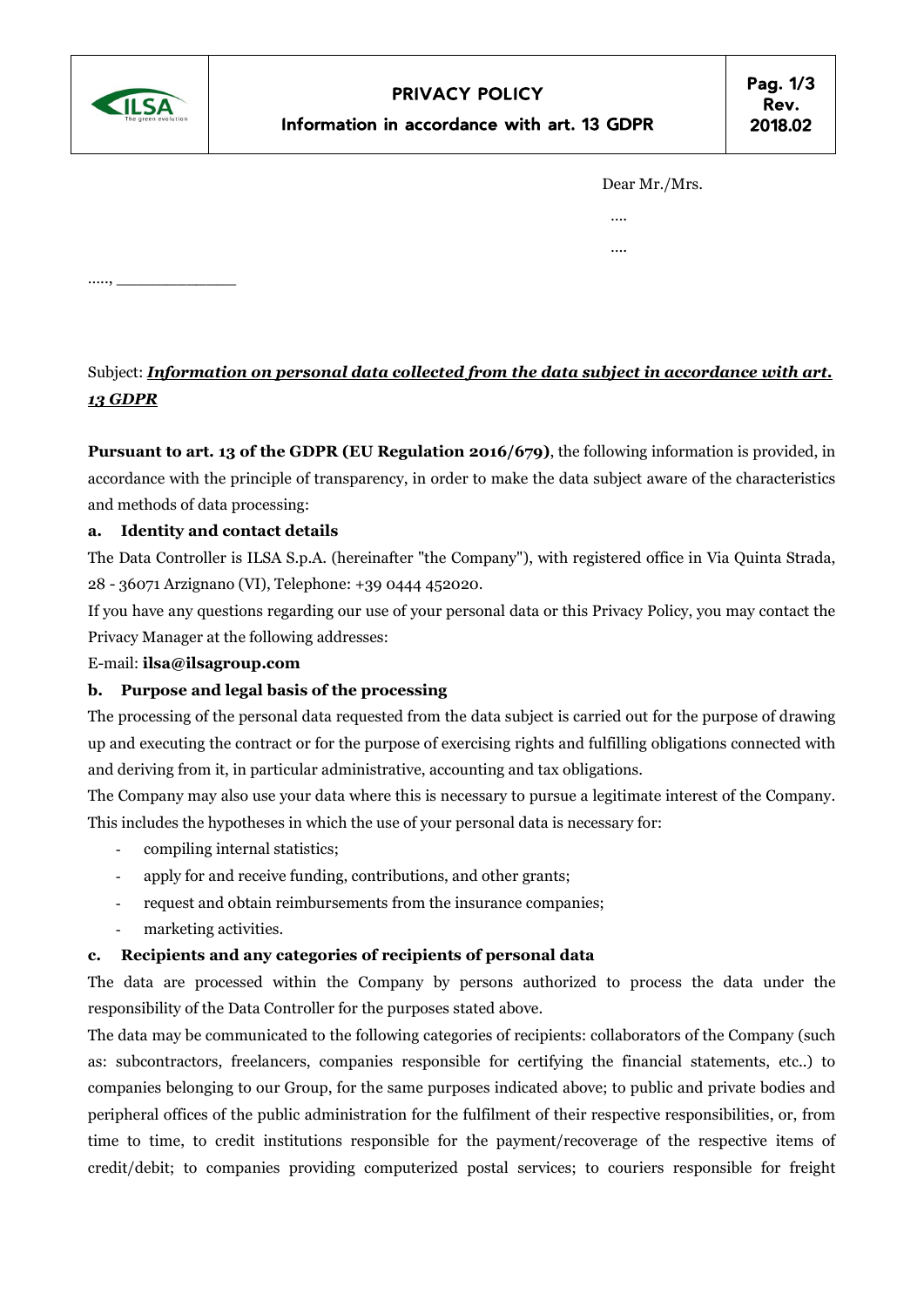

#### Information in accordance with art. 13 GDPR

transport ; to factoring companies; to the sales network; to insurance companies; to credit recovery companies and to commercial information companies.

## d. Data transfer to third country

In order to fulfil the contract between us, your personal data may be transferred to countries within or outside the European Union, some of which may not provide adequate data protection guarantees (a complete list of countries that provide adequate data protection guarantees is available on the website of the Data Protection Authority). In such cases, the Company will endeavour to ensure appropriate safeguards to protect your personal data in those countries in accordance with this Privacy Policy. Some of the safeguards that we may adopt, where appropriate, include: the use of standard contractual clauses approved by the European Commission with our suppliers, intra-group transfer contracts (so that we can safely transfer your personal data between group companies around the world) and the signing of contracts with certified Privacy Shield companies in the United States.

## e. Data Retention Period

We will retain your personal data only for the time necessary to achieve the purposes for which it was collected, and also to meet any legal, accounting or reporting requirements.

In general, this means that we will retain your personal data for the duration of the contractual relationship and, subsequently, for a period of 10 years from the termination of the contract or, in case of dispute, for the prescription period provided by the law for the protection of related rights, without prejudice in any case to longer retention periods provided for by specific industry regulations.

In some circumstances we may anonymize your personal data so that it can no longer be associated with you, in which case we may use that data without further notice to you.

## f. Data rights

Please note that, with regard to your personal data, you can exercise the following rights:

1. right of access to your personal data; right of rectification or erasure of your personal data or to have their processing limited;

2. right to object to processing;

3. right to data portability (right applicable only to data in electronic form), as regulated by art. 20 of the GDPR.

Concerning the methods of exercising the above rights, the data subject may write to the Privacy Manager.

## g. Complaint

You are informed that you have the right to lodge a complaint with the competent independent administrative authority in the Member State of the European Union where you usually reside, work, or where an alleged violation of the law on the protection of personal data has occurred. On Italian territory, the data subject can submit a complaint to the Data Protection Authority (Tel: 06/69677.3785, website: www.garanteprivacy.it).

#### h. Provision of data

The provision of data is necessary to allow the Company to fulfill its contractual obligations, such as for example accounting and tax, any refusal to provide the requested data or authorization to process them, will